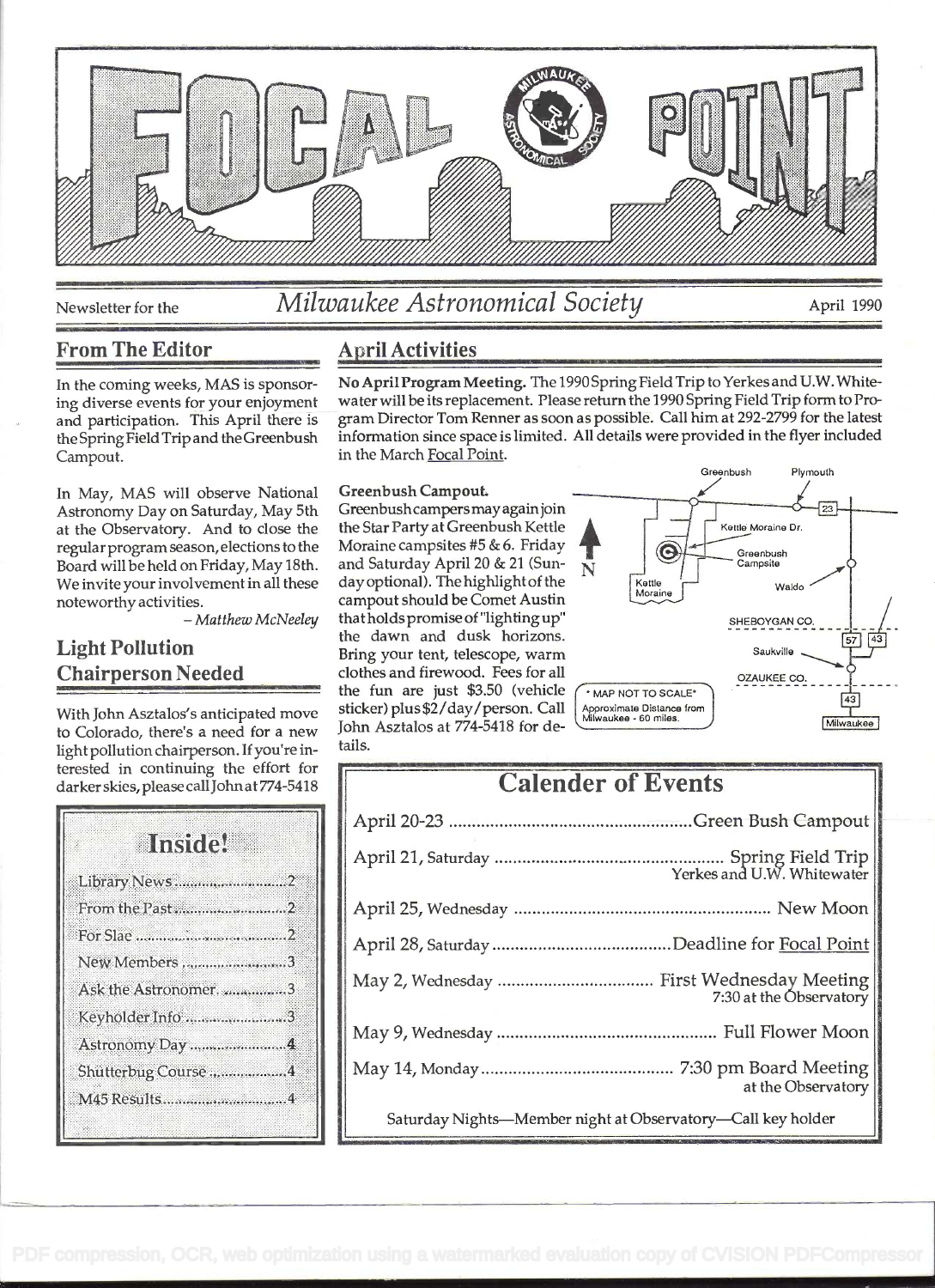Reporting on the rest of Barb Swiontek's January donations, we have:

Practical Astronomy with YourCalculator, 2nd edition. With onlya moderately sophisticated calculating machine, you can use Duffett-Smith's methods to find the position of some periodic comets, convert alt-azimuth to equatorial coordinates, determine planetarybright limb position angles, etc. Problems are introduced with general information of value to any reader.

Observational Astronomy For Amateurs, 4th edition. This isJ. B. Sidgwick's classic manual updated by James Muirden in 1982. It thoroughly and systematically covers observing procedures for solar system objects as well as variable and binary stars. Most sections also include photographic techniques.

The Runaway Universe. by cosmologist/philosopher Paul Davies, is one of his earlier (1980) popular-level histories ofeverything since the Big Bang. In discussing the probable end of the universe, Mr. Davies has defined the term "entropy" with exceptional clarity and offers intriguing scenarios of "intelligence" staving off the final moment.

The Ouest for SS 433, by David H. Clark, 1985. Highly variable, point-like radio sources were found in or near supernova remnants; coincident x-ray emission was detected; the optical counterparts had strange spectra. One of the mysterious sources studied was no. 433 in the Stephenson-Sanduleak list of H-alpha emission objects. This story reveals as much about professional astronomers and theorists as about the cosmic puzzles they seek to solve.

The Astronomy Book Club is making a special offer this month. If you are Ground will be broken for the 26" teleconsidering joining the Book Club, please give me a call. Our library will receive scope installation at the Observatory on

#### Spring Arrivals

Does spring bring Galaxies? Yes, like clockwork. But the season of the vernal equinox had special meaning for both Jim and Dorothy Kube and Richard and Beatrice Wiesen as each family celebrated the arrival of grandchildren - the 2nd for each family in the last six weeks! Born on the first day of spring was Rebekah Lauren Kube, and on April 1 st Andrea Marie was born to Richard and Beatrice's son Andy and his wife Julie. Best wishes to all.

#### Yikes!

Ode to the lost 0's. O-o, er, I mean oh-oh. 'O' well. The more observant readers probably noticed that I've been short-changing Dorothy on herright to have 7 lucky letters in her name. Truth is, I was hoarding the o's to give her a standing 'o', but they kept rolling away. Sorry Dorothy!<br>- Tm (Tom) Gill



#### GRAZING OCCULTATIONS

Now that the snow is disappearing and warmer weather is returning, the grazing occultation program is being resumed. For the unfamiliar, a grazing occultation occurs when a star "grazes" the edge of the Moon's disc, and, with a telescope, can be seen to peek-a-boo because of the Moon's rough terrain.

Instruments 6" or larger are preferred for this work but an occasional brighter star allows use of a smaller instrument. If interested, call Director Edward Halbach at ...

#### $-10$  Years Ago

26" (66cm Telescope) NEWS: THIS IS IT, The news you've been waiting for. free books for sponsoring your membership.<br>Astronomy Day, Saturday April 26, at 5 - Sally Waraczynski pm.

> The Mayor, aldermen and other officials from the City of New Berlin will be there along with our Milwaukee Astronomical Society officers. And we wish Miss Cora Zemlock, who donated the mirror blank, Bill Albrecht, Ed Halbach and the many people who worked on this project could be here to witness, perhaps the biggest MAS event since the ground breaking for the 12 1 /2" telescope nearly 50 years ago!

#### For Sale

12.5" f/5 mirror, Celestron C-8 with accessories. Make an offer. For more info call John Asztalos at 774-5418.

Televue 32mm Plossi, for \$70.00. Call Matthew McNeely at 354-5347.

10" f/5.6 equatorial w. heavyduty mount and drive. Coulter mirror, 50mm finder and Telrad. Nolan Zadra, 962-3021 eves.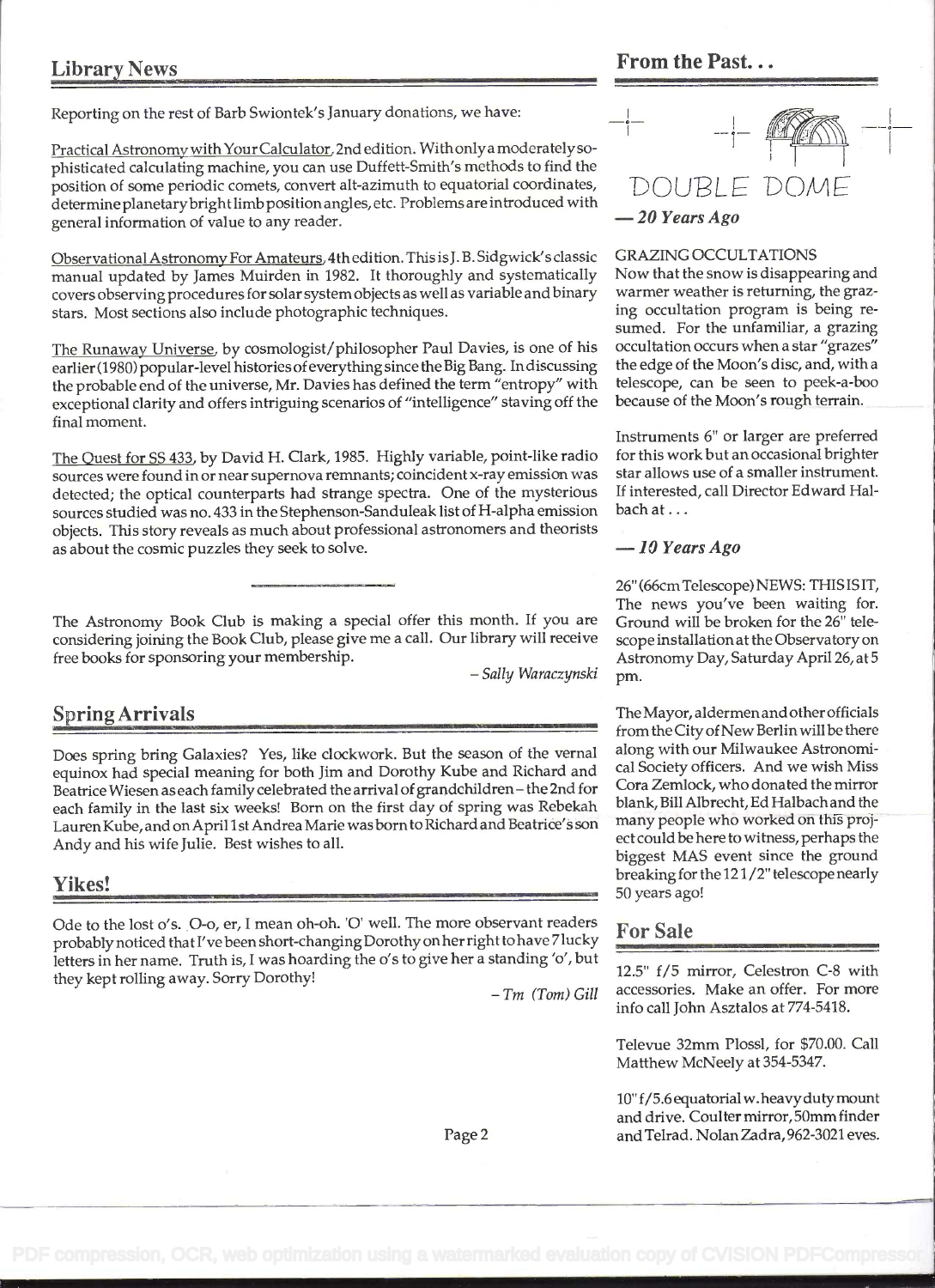

Why do professional astronomers measure distances in the strange distance unit "parsecs" instead ofthe more common "light year"? - Dumbfounded by Distance

Dear Dumbfounded,

There are 2 reasons astronomers prefer parsecs instead of light years. The first is that the parsec is a unit that is a natural mathematical consequence of finding the distance of stars, although parallax is used only for the closest stars. The second reason may be just plain convention.

Astronomers agreed a long time ago that parsecs would be used in all "official" distance figures. That's not to say that light years are not useful, but it was not the chosen unit. So we lay people will stick to light years and the pros will use parsec, but like miles and kilometers, they are just different ways of measuring the same thing.

Ed. note: What a conincidence! Member and astonomical sage Lee Keith explores the parsec in an accompaning article.

If you have a question to "Ask the Astronomer", please submit it to the Focal Point for consideration. Note the deadline in each month's calender of events.

#### Donated to MAS

The Girl Scouts at Chinook Program Center in Waukesha donated \$25 and a copy of Ranger Rick's Nature Scope (Astronomy Adventure) to thank Matthew and Mark McNeely for two "Reach for the Stars" presentations. We appreciate their generosity.

# Farther than Far

One method astronomers use to determine the distance to the nearest stars is called "parallax". If you hold a finger out in front ofyou and close one eye then alternate between left and right eyes, it will appear to "jump" back and forth against the background. Astronomers use the orbit of the Earth instead of blinking eyes when looking at stars, but the principal is the same. The distance a star mus be from us for this jump (paraIlax) to be just 1/3600 of one degree (one arc second) is called a parsec. A PARa1  $lax$  of 1 SECond = 1 PARSEC. Get it?

A light year, however, is simply the distance a beam of light travels in one year at the fast clip of 186,282 miles (that's 7.5 times around the earth!). In ONE second, light will travel the mind boggling distance of 5,880,000,000,000 miles!  $\left\lfloor \sqrt{\frac{2\pi}{\pi}} \right\rfloor$ 

Even though a parsec is about 3.26 light years, it is a testament to the vastness and emptiness of space that there are NO stars less than a parsec from the Sun! The closest star, the Alpha Centauri system, is 4.3 light years or 1.3 parsecs away from the Solar System.<br>- Lee Keith

# Rather Fight than Light?

Fighting light pollution is no easy task. It requires a constantreview of methods and materials to keep the sky dark. One way is to use low sodium lighting with proper shielding. For more information, contact Tim Burris at 783-6572.

#### NCRAL 1990

For those planning on attending the NCRAL Convention on Saturday, April 28, 1990 at the YaHara Conference Center (Waunakee, WI), there is a car pool available originating at Goerkes Corners Park-and-Ride (Hwy. 18 and I-94). Call Dan Koehler at 662-2987 for details if interested.

| <b>Saturday Nite</b><br>Keyholders |                                      |  |
|------------------------------------|--------------------------------------|--|
| April 14                           | <b>John Asztalos</b><br>774-5418     |  |
| April 21                           | <b>Greg Cieslak</b><br>744-5703      |  |
| April 28                           | Paul Borchardt<br>781-0169           |  |
| May 5                              | <b>Brian Ganiere</b><br>272-4649     |  |
| May 12                             | <b>Chris Hessel tine</b><br>482-4515 |  |
| May 19                             | Lee Keith<br>961-8752                |  |
| May 26                             | Dan Koehler<br>662-2987              |  |

#### New Members

The following new members were recently announced by the NAS Board:

WilliamJ.Jennaro & Family - Waukesha, WI

Thomas J. Barderweper<br>- Shorewood, WI

Thomas J. Michlowski, M.D.,

- Wauwatosa, WI

Maz Rahder&Debe Brickson - Milwaukee, WI

Edward, Patricia & David Meyers<br>- Brown Deer, WI

Welcome! When you see these new members at meetings and other funcfions, be sure to introduce yourself and make them feel a part of the group!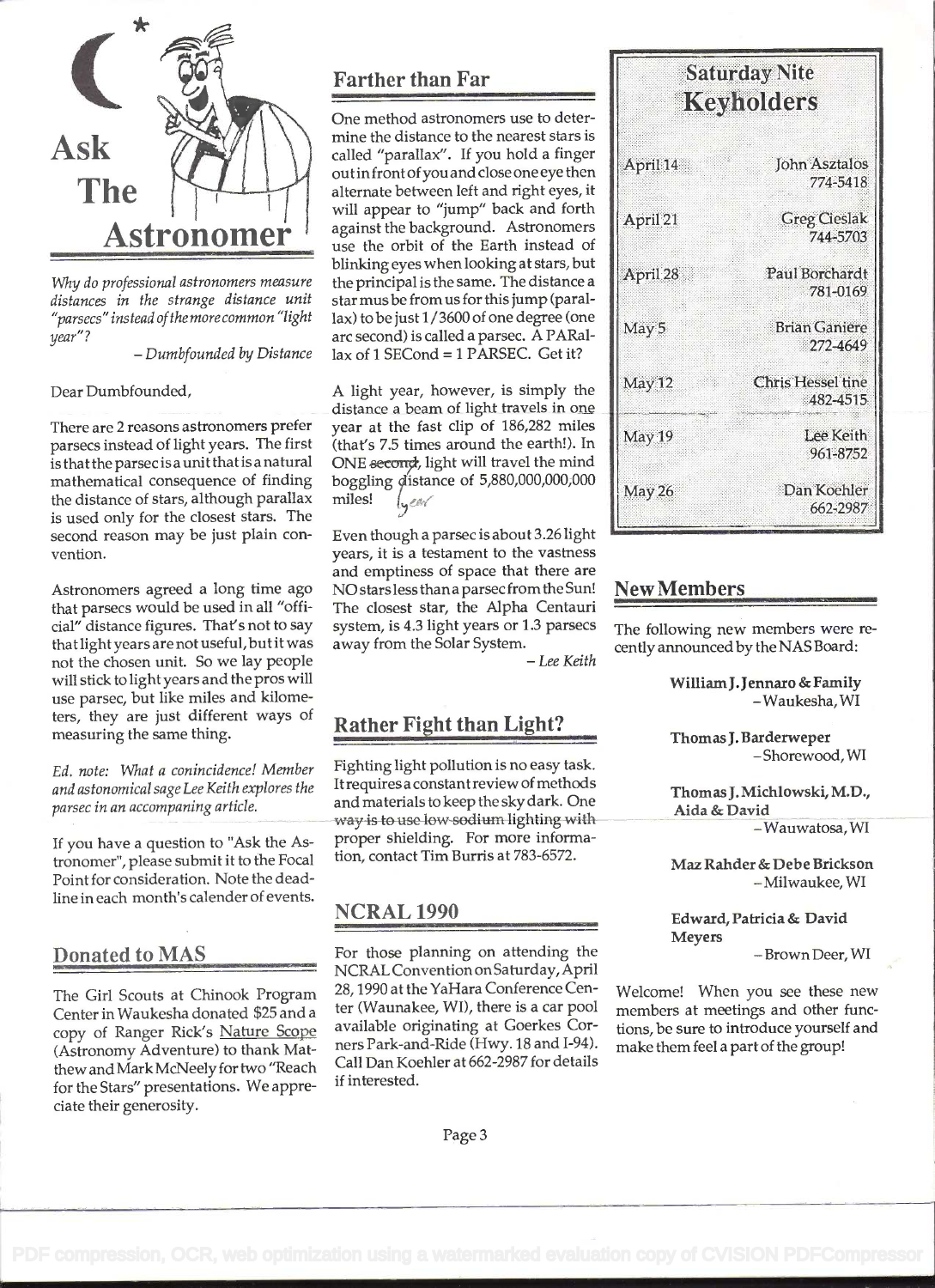## M45 Results

Our success with the Lunar occultations of the M45 star cluster continues. On Friday night, March 2, 19 observers were set up at the Observatory for the event. As the Moon entered the cluster, some thin clouds got in our way, wiping our all but the brighter stars, but after a half hour the skies cleared up permitting us to get most of the stars we hoped for.

When the strip chart was reduced, 263 good timings of 30 stars were found. This data is reported to the ILOC (Japan) for reduction and publication. I expect to see our 1987 observations published later this year. We have made over 1000 M45 timings since early 1987.

Our next passage will be on Tuesday morning, August 14. This will feature the stars reappearing on the dark limb plus several brighter clustermembers. Hopefully our luck will continue.<br>-- Gerry Samolyk

## Attention Night Shutterbugs

UW-Waukesha is hosting a new short course that combines astronomy with photography. "Astrophotography for Beginners" will cover basic telescope functions, how a camera and telescope work together, constellation photography with a tripod, photography of the moon and planets as well as long exposure photography of star clusters and nebulae.

Dates are Fridays, June 1,8,15 and 22, 1990 at the MAS Observatory from 9-12 pm. Students should bring a 35mm SLR camera, tripod and cable release (if possible), a T-ring (if possible) and 2 rolls of 24 exposure ISO 400 or faster SLIDE film.

To register, call Don Bracco at 521-5460. The registration fee is \$50, but MAS members get a \$20 discount. You can also call Lee Keith at 961-8752 for more information.

### National Astronomy Day

On Saturday, May 5th, MAS will hold a celebration of Astronomy Day. The Observatory will be open from 2:00 pm to I I :00 pm for tours, talks on astronomy topics and, sky permitting, evening viewing with Society and member scopes.

To assure thatour Observatory is "ship-shape" for this special occasion, we ask you to help with the annual Spring Clean-up (light housedeaning chores) at the Observatory on Friday, May 4th starting at 6:30 pm. Please come. We provide the cleaning materials. People wishing to help should call Lee Keith at 961-8752.

### May Elections

Elections will be held in May for four Board positions and that of the office of Secretary. This is an opportunity for our members to serve and have direct input into MAS programs and policies. If you are interested in being a candidate or need more information, call Richard Wiesen at 781-4786.

| <b>MAS</b>                                                                       |                                                         |
|----------------------------------------------------------------------------------|---------------------------------------------------------|
| <b>INFORMATION</b>                                                               |                                                         |
| <b>MAS OFFICERS</b>                                                              |                                                         |
| President                                                                        | Dr. Richard Wiesen<br>781-4786                          |
| Vice President Matthew McNeeley                                                  | 354-5347                                                |
| <b>Secretary</b>                                                                 | Ms. Karen Wesener<br>961-8752                           |
| <b>Treasurer</b>                                                                 | Dan Koehler<br>662-2987                                 |
| Obs.Director                                                                     | <b>Gerry Samolyk</b><br>475-9418                        |
| Assist. Obs. Director John Asztalos                                              | 774-5418                                                |
| Librarian Mrs. Sally Waraczynski                                                 | 321-0918                                                |
| Assist, Librarian Mrs. June Regis                                                | 962-0896                                                |
| Program Dir.                                                                     | <b>Tom Renner</b><br>392-2799                           |
| <b>OCAL POINT Staff</b>                                                          |                                                         |
| Matthew McNeeley (Editor)<br>8200 N. Cedarburg Road<br>Brown Deer, WI 53209      | 354-5347                                                |
| Wauwatosa, WI 53213                                                              | Tom Gill (publisher)<br>1391 N. 72nd Street<br>476-6986 |
| <b>MAS Observatory</b><br>18850 W. Observatory Rd.<br>New Berlin, WI<br>542-9071 |                                                         |
|                                                                                  |                                                         |